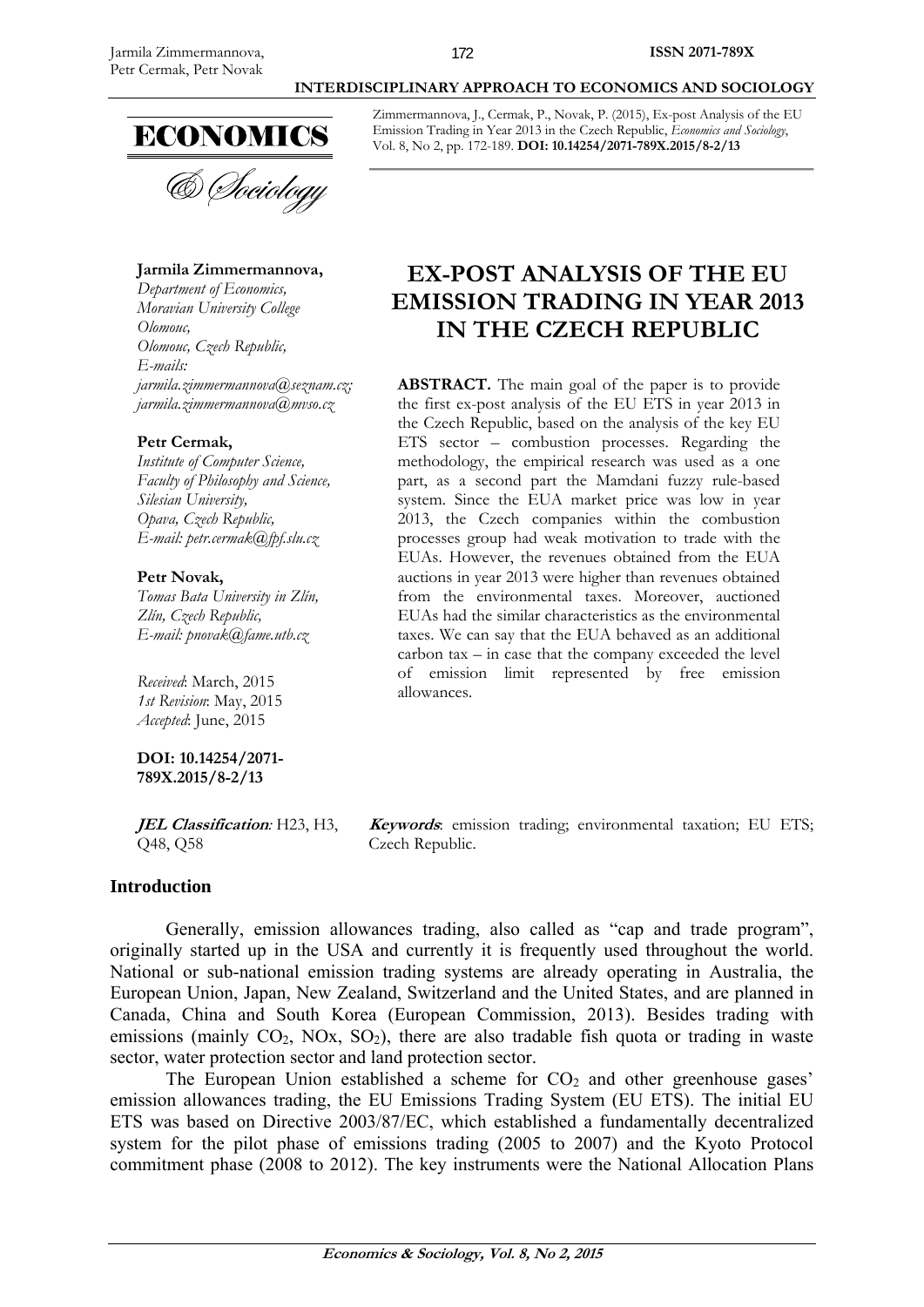(NAPs) (Wettestad *et al.*, 2012). In year 2013, based on new Directive 2009/29/EC, the EU ETS came into Phase III (2013 to 2020), the post-Kyoto commitment period.

The EU ETS is substantially larger and by far more complex than the pioneering US Sulphur Allowance System (Conrad *et al.*, 2012). The EU ETS covers more than 11,000 power stations and manufacturing plants in the 28 EU member states as well as Iceland, Liechtenstein and Norway. Aviation operators flying within and between most of these countries are also covered. In total, around 45% of total EU emissions are limited by the EU ETS (European Commission, 2013). The EU ETS covers both European Emissions Allowances – EUAs (since 2005) and European Aviation Allowances – EUAAs (since 2012). The market price of the allowances is determined by supply and demand at the exchange. Both in the first and in the second trading period, the EU emission allowances were traded mostly on the BlueNext trading exchange. In the third trading period, there is one significant big exchange, where the auctions can be organized – European Energy Exchange EEX (EEX, 2015).

The regulatory framework of the EU ETS was largely unchanged for the first two trading periods of its operation  $(2005 - 2012)$ ; however the beginning of the third trading period in 2013 brings changes in common rules, published as Directive 2009/29/EC, which should strengthen the system. Since the EU emission allowances were previously grandfathered – for free (Wettestad *et al.*, 2012), from year 2013 the significant yield of the emission allowances is auctioned. Grandfathering was widely criticized, mostly because it introduced significant distortions to the EU ETS (Falbo *et al.*, 2013). Auctioning is the most transparent method of allocating allowances and puts into practice the polluter pays principle (Vicha, 2011; European Commission, 2013). Sectorial differentiation was also introduced, with (initially) far more auctioning of allowances for energy producers than energy-intensive industries. In addition, free allocations were further harmonized, to be based on common state-of-the-art technology benchmarks (Wettestad *et al.*, 2012, p. 73). Policy makers give firms an incentive to move towards production that is less fossil-fuel intensive (Aatola *et al.*, 2013).

In last years,  $CO<sub>2</sub>$  emissions became also a significant member of the European commodity trading market. However, there is a fundamental difference between trading in CO2 and more traditional commodities. Sellers are expected to produce fewer emissions than they are allowed to, so they may sell the unused allowances to someone who emits more than the allocated amount. Therefore, the emissions become either an asset or a liability for the obligation to deliver allowances to cover those emissions (Benz and Trück, 2009). Regarding the EU emission allowances spot price, it fluctuated significantly both in the first and the second trading period; in the period  $2005 - 2007$ , the EUA spot price fluctuated between 25 EUR/t  $CO<sub>2</sub>$  at the beginning of the period and the nearly zero level in the end of the period. In the second trading period, the EUA spot price fluctuated in the range  $6 - 25$  EUR/t CO<sub>2</sub>. Focusing on year 2013, the average EUA auction price was  $4.4$  EUR/t CO<sub>2</sub>. Regarding the whole trading period  $2005 - 2013$ , you can see that the EUA price development shows high volatility.

Focusing on the Czech Republic,  $CO<sub>2</sub>$  emission trading is a part of the mix of economic instruments within environmental and climate policy, precisely we can find it besides environmental taxes, charges and subsidies (Pavel and Vitek, 2012; Zimmermannova and Mensik, 2013).

In the terms of the trend in  $CO_2$  emissions per KWH, the Czech Republic ranks on 56<sup>th</sup> out of 178 countries (same as in 2002) and compared to European region peer set is that trend worse by 15%. In the terms of the trend in carbon intensity the Czech Republic ranks on 25th (same as in 2002) and compared to European region peer set is that trend better by 15%.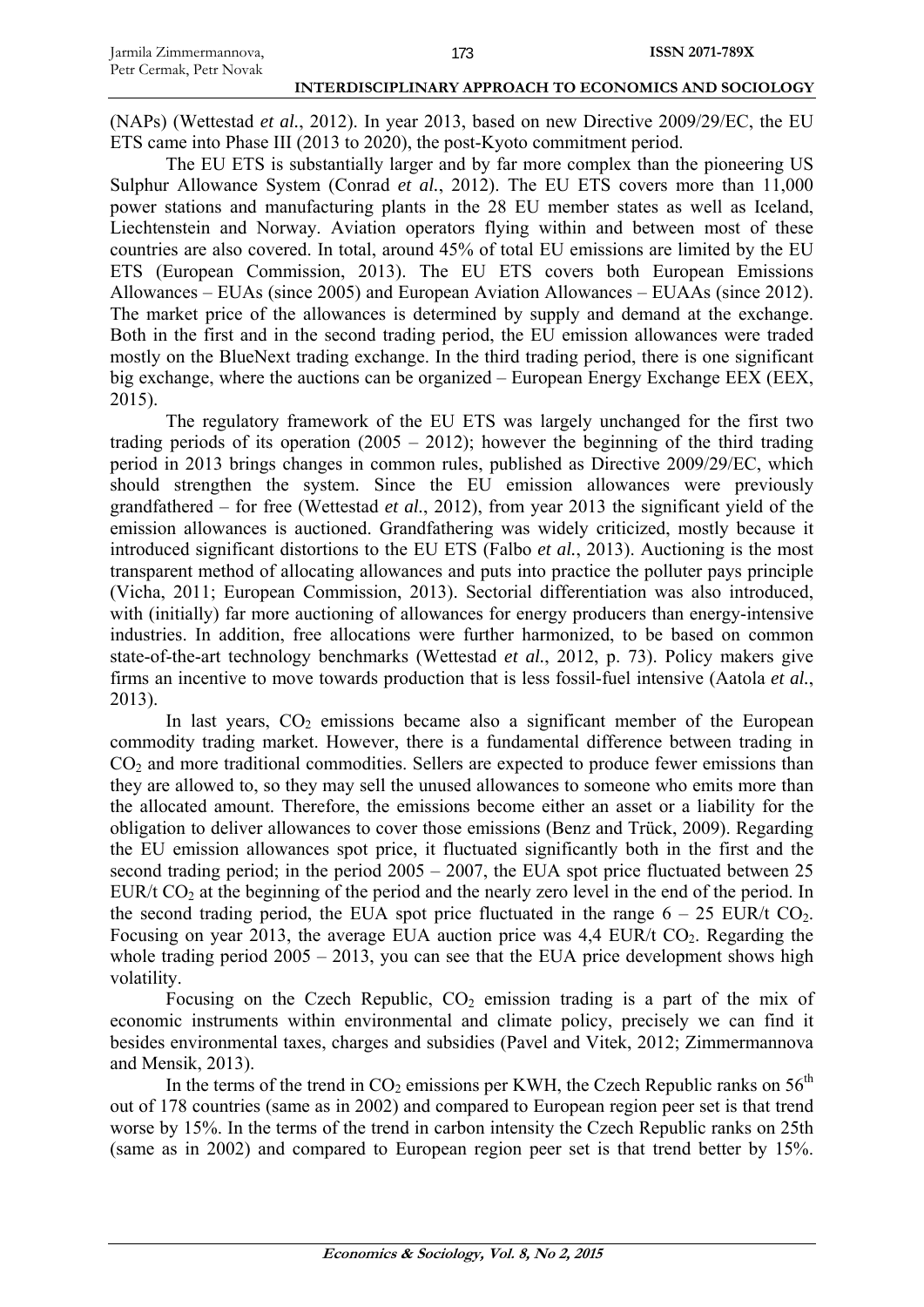Industry has been still considered for the largest polluter in the Czech Republic (Solilová and Nerudová, 2015).

The following *Figure 1* shows the development of total  $CO<sub>2</sub>$  emissions in the Czech Republic regulated by the EU ETS and the share of particular sectors of national economy regulated by the EU ETS on total  $CO<sub>2</sub>$  emissions production in the Czech Republic regulated by the EU ETS.



Figure 1.  $CO<sub>2</sub>$  emissions history in the Czech Republic within the EU ETS. *Source*: CHMI, 2015; own work.

It is obvious, that the most significant share of  $CO<sub>2</sub>$  emissions on total  $CO<sub>2</sub>$  emissions production in the Czech Republic within the EU ETS has been produced by the combustion processes sector. This sector emitted almost  $88\%$  of total  $CO<sub>2</sub>$  emissions in year 2013. You can see that the curve of total  $CO<sub>2</sub>$  emissions within the EU ETS has similar development as the combustion processes emissions curve it self; moreover the  $CO<sub>2</sub>$  emissions produced by the other sectors are negligible in comparison with  $CO<sub>2</sub>$  emissions produced by combustion processes sector.

Based on the above described development of  $CO<sub>2</sub>$  emissions in the Czech Republic, we focused our research on an empirical analysis of the behaviour of the most significant  $CO<sub>2</sub>$ emissions producer in the Czech Republic – the combustion processes sector.

#### **1. Literature Overview**

Since emission allowance trading has primarily started in the US, the majority of publications dealing with tradable emission allowances assess the market for  $SO_2$  emissions under the Acid Rain Program (Benz and Trück, 2009). Regarding the EU ETS, scientists have focused mostly on modelling and forecasting the prices of  $CO<sub>2</sub>$  emission allowances (Benz and Trück, 2009; Li *et al.*, 2011; Conrad *et al.*, 2012; Garcia-Martos *et al*., 2013; Lecuyer and Quirion, 2013), the incidence of the carbon price (Grainger and Kolstad, 2010; Cermak *et al.*, 2015), the EUA price drivers (Aatola *et al.*, 2013; Lutz *et al.*, 2013), the marginal cost of both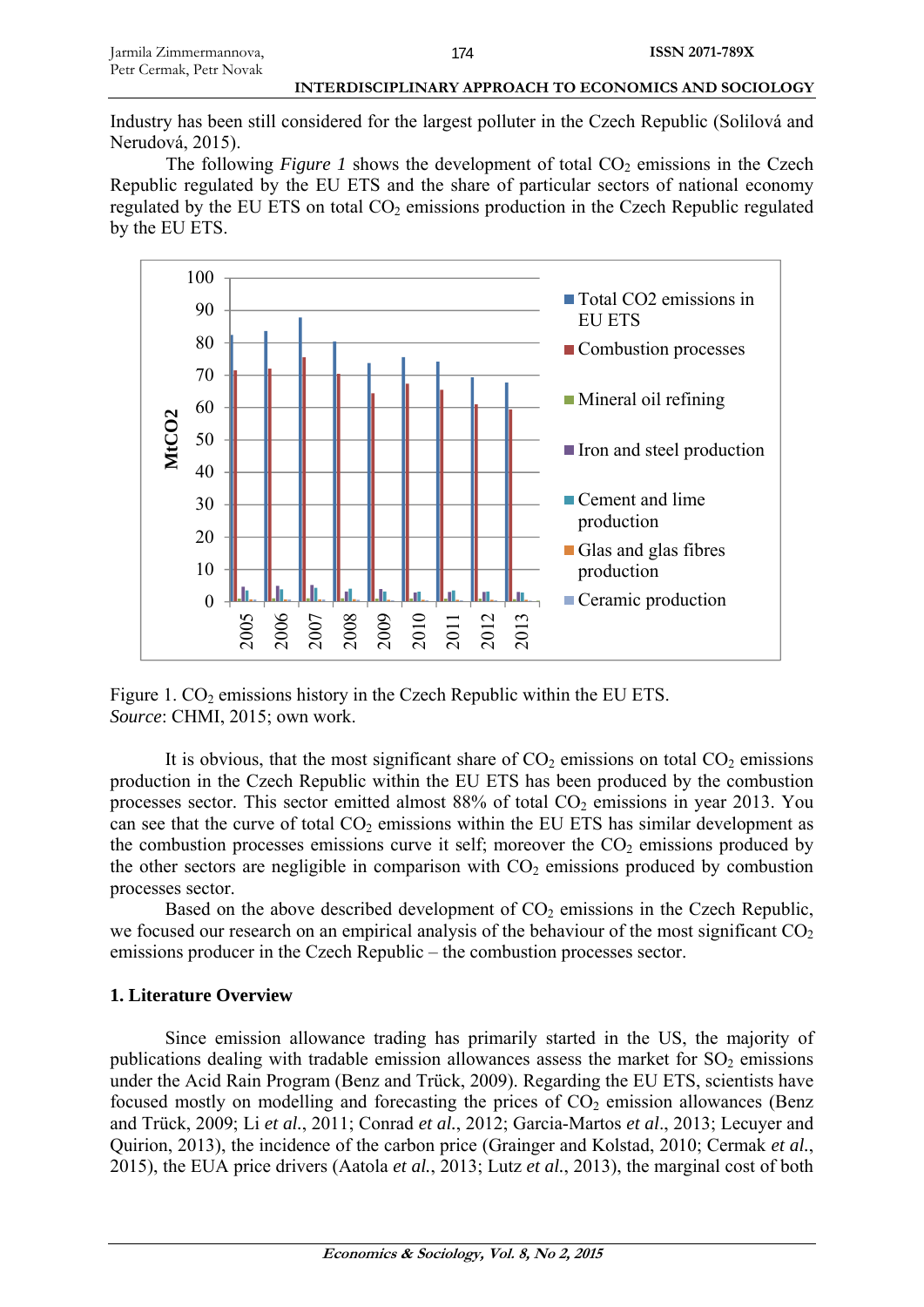energy intensive companies and power sector (Lund, 2007; Chernyavska and Gulli, 2008), the influence of emission allowance trading on electricity producers (Lund, 2007; Chernyavska and Gulli, 2008; Falbo *et al.*, 2013) or its innovation impact (Rogge *et al.*, 2011; Rentizelas *et al.*, 2012).

The authors of scientific papers have used various methods for their research connected with the EU ETS. We can find scientific studies, which describe particular models of EU ETS, created with different methods and different targets. For example, Li *et al.* (2011) used fuzzy modelling (an interval-fuzzy two stage stochastic programming model) for planning CO2 emission trading in industry systems under uncertainty, Conrad *et al*. (2012) used GARCH models for modelling the adjustment process of EUA´s prices to scheduled macroeconomic and regulatory announcements. Aatola *et al.* (2013) created an equilibrium model of the emission trading market for the purposes of the EU ETS price determination, Falbo *et al.* (2013) created model based on the profit function for tracking of impacts of EUAs on the optimal policy of a competitive electricity producer. Garcia – Martos *et al.* (2013) used both ARIMA and VARIMA models for building a multivariate model for the afore mentioned prices and comparing its results with those of univariate ones, Lecuyer and Quirion (2013) created analytical and numerical model of the EU energy and carbon market for implications of the possibility of a nil carbon price on optimal policy instrument choice. Lutz et al. (2013) used Markov regime-switching GARCH model for examination of the nonlinear relationship between the EUA price and its fundamentals. Cermak *et al.* (2015) created broker simulation model which integrates different original soft computing and decision making methods.

Focusing on empirical studies, based on official data, questionnaire surveys and interviews, we can find particular studies in the area of the innovation impacts of the EU ETS in Germany (Rogge *et al.*, 2011), the impacts on the investments in Sweden (Lofgren *et al.*, 2014) or empirical ex post analyses of the EU ETS in the EU as a whole (Feng *et al.*, 2012; Lovell *et al.*, 2013; Martin *et al.*, 2014).

Considering the characteristics of particular instruments of  $CO<sub>2</sub>$  pricing, precisely emission allowances trading and environmental taxation, their impacts, efficiency and optimization, the particular economists have different opinions. The comparison and assessment of these economic instruments is not trivial, since it can be important additional source of information for policy makers in particular countries.

Dealing with the most interesting studies in this area, for example Nordhaus (2005, 2011) focused his research mainly on carbon taxation and emission allowances efficiency comparison, advantages and disadvantages of both economic instruments, and he strongly prefers taxation before emissions trading. Regarding his opinion, the fluctuations of the EUA price and its volatility within the EU ETS in one trading period is not good for investments planning. As a recommendation for the policy makers, he has proposed pure carbon taxation in the context of current fiscal policy as the most suitable instrument for greenhouse gas emissions cutting. He also suggests the consequent international harmonization of carbon taxes throughout the world as one of the policy instruments of international climate policy.

Speck (1999) also recommends carbon taxation, since there are many sources of emissions, which cannot be involved in emission allowances trading system and moreover which are considerably heterogeneous. He also emphasizes potential benefits of carbon taxes in the field of so called "double dividend", which can be considered as a typical argument of environmental taxation supporters (Bork, 2006, Ekins, 2007).

On the other hand, there are economists, which support emission allowances trading. For example Mansur (2013) indicates that relative to a tax, tradable permits may improve welfare in a market with imperfect competition. Moreover, based on his model of strategic and competitive behavior of wholesalers in a Mid-Atlantic electricity market, in case of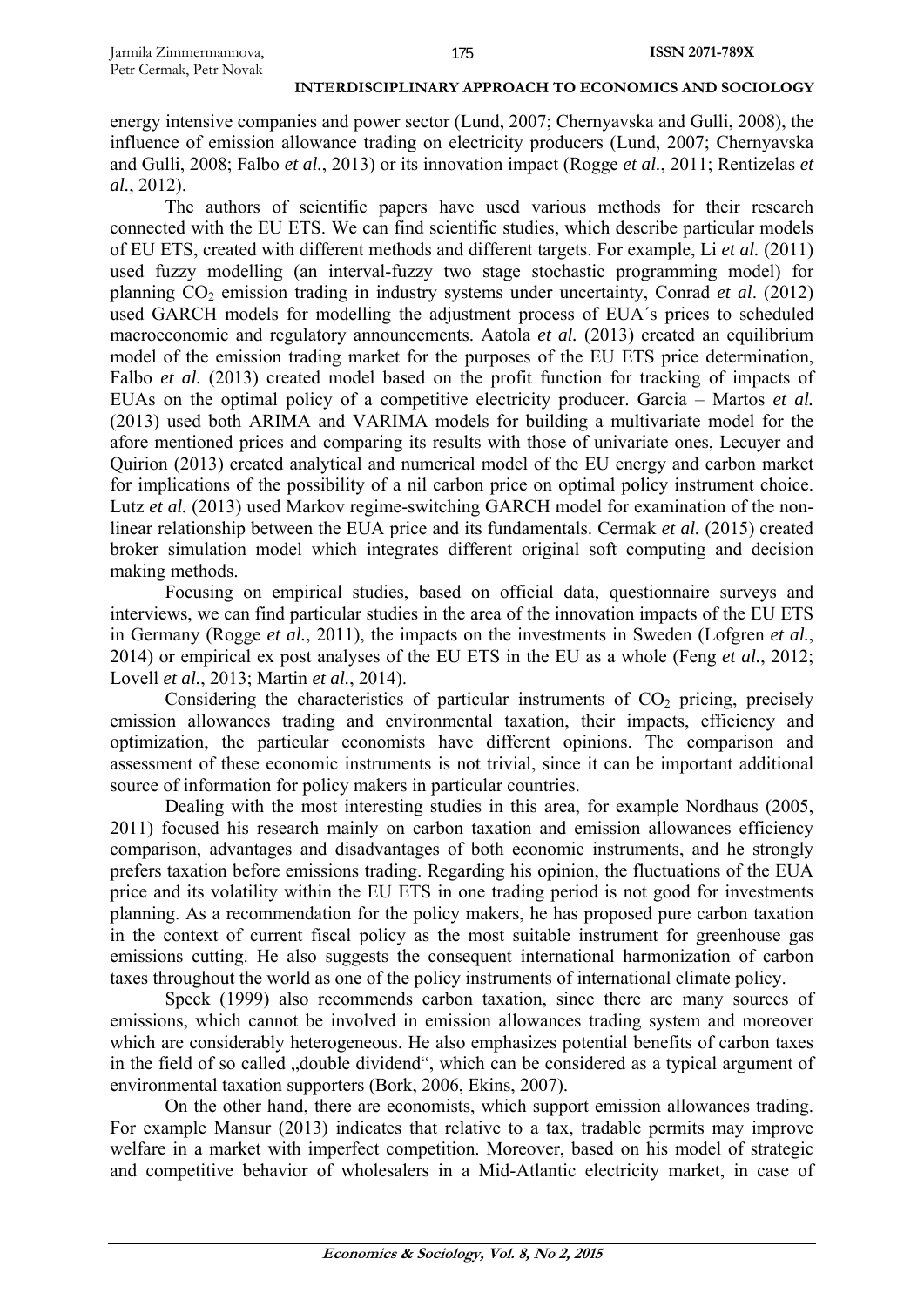regulators are opted to use a tax instead of permits, the deadweight loss from imperfect competition is greater.

However, Goulder (2013) for the purposes of research of climate change policy's interactions with the tax system included both a carbon tax and cap-and-trade system under the general label of "green tax", since the two environmental policies have the same features. Regarding the efficiency of "green taxes" and marginal costs of pollution abatement, we can have two different groups of "green taxes"  $-1$ ) carbon tax (revenues recycled lump-sum) and cap-and-trade, freely allocated allowances; 2) carbon tax (revenues recycled via marginal rate cuts) and cap-and-trade, auctioned allowances (revenues recycled via marginal rate cuts).

## **2. The main objectives of the paper**

Currently, there is a lack of studies dealing with the impacts of the EU ETS in the Czech Republic, moreover there is no ex post analysis of the  $3<sup>rd</sup>$  trading period of the EU ETS with its new rules. Regarding these consequences, the main target of this paper is to provide the first ex post analysis of the EU ETS in the Czech Republic for year 2013, based on an empirical research at one side and Mamdani fuzzy rule-based system on the other side. For the purposes of this paper, 3 hypotheses are defined:

H1) Since the EUA market price was low in year 2013, the Czech companies within the combustion processes group had no motivation to trade with the EUAs on the exchange.

H2) The revenues obtained from emission allowance auctioning in year 2013 are negligible in comparison with the revenues obtained from the environmental taxes and fees in year 2013.

H3) Auctioned emission allowance had the similar characteristics as the environmental taxes and fees in the Czech Republic in year 2013.

## **3. Data and methodology**

#### *3.1. Data*

For the purposes of this paper, we used different sources of data. At first, focusing on  $CO<sub>2</sub>$  emission allowances price and its development, data from EEX exchange (EEX, 2015), the leading energy exchange in Europe, was used, particularly the EU emission allowances (EUAs) auction prices in particular auctioning days.

We used also data from official statistics of the Czech Republic – Czech Statistical Office (CZSO), Czech Hydrometeorological Institute (CHMI), Ministry of the Environment of the Czech Republic (MoE) and Ministry of Finance of the Czech Republic (MoF).

Regarding environmental taxes and fees in the Czech Republic, the data from current legislation was used, including particular rates of taxes and fees.

Dealing with the behavior of the companies within the combustion processes in the Czech Republic and their decision-making (see Pawliczek and Piczszur, 2013); we used 2 sources of data and information. The first data set was based on the consultations and interview with the expert from Association for the District Heating of the Czech Republic – Association of Entrepreneurs in the Field of Heat Supply (ADH CR), who is responsible for the emission allowances trading. The second step of data mining and obtaining more precise data set was based on the questionnaire survey, which was focused on the key electricity and heat producers, members of working group on the EU ETS and environmental taxation within ADH CR.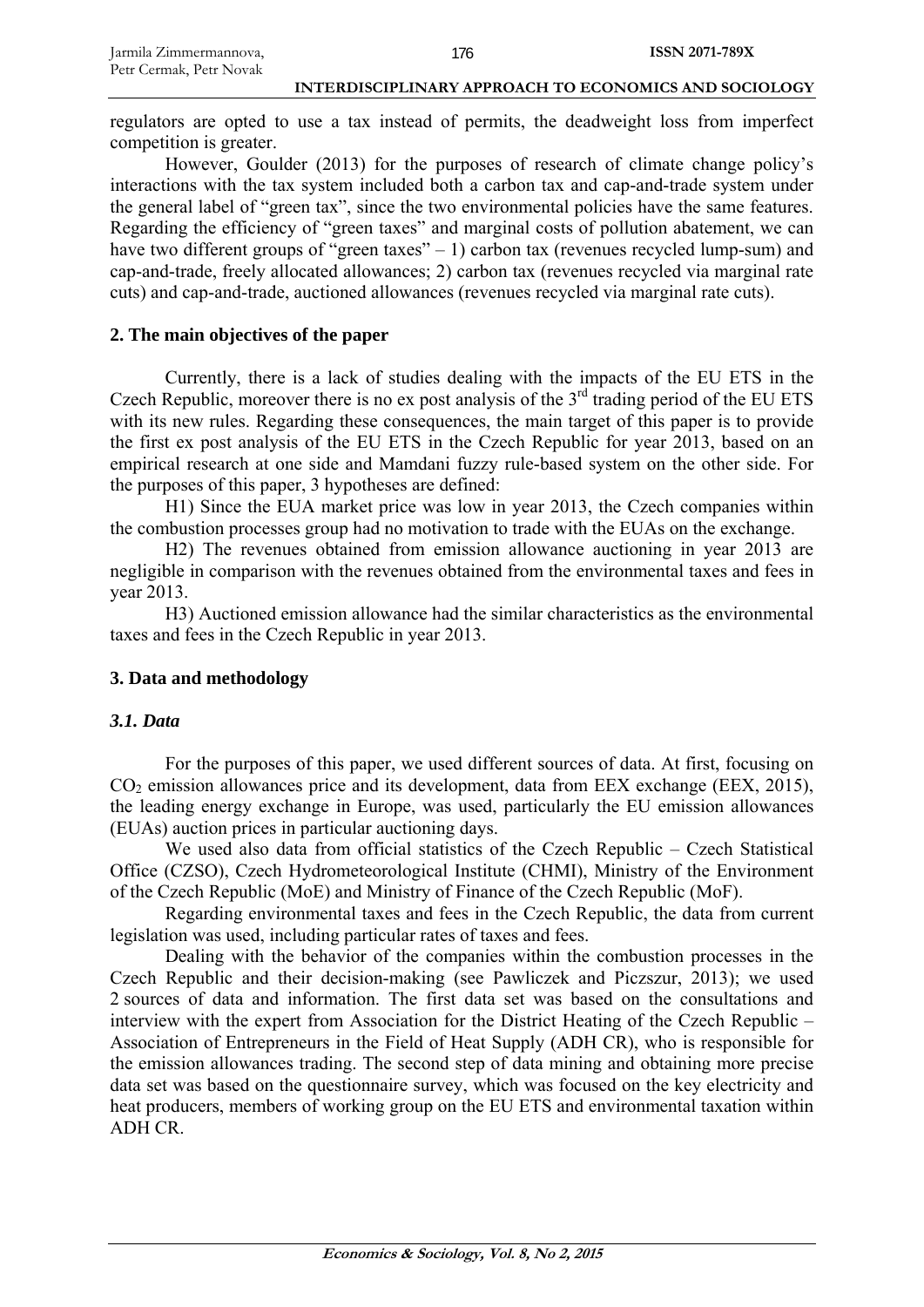#### 3.2. The questionnaire survey

The following *Figure* 2 shows us the yield of  $CO<sub>2</sub>$  emissions of survey respondents on total verified  $CO_2$  emissions in the Czech Republic in the whole second trading period  $2008 -$ 2012, which is 72%. You can see that it provides us sufficient information content of the questionnaire survey.



Figure 2. The yield of survey respondents Source: own work.

Solution E own work.<br>For the purposes of our research, the respondents of the questionnaire survey were divided to the 3 groups based on combustion processe's size – "BS" means big source (more than 100 MW of rated power consumption), "MS" means medium source  $(50 - 100)$  MW of rated power consumption) and "SS" means small source (up to 50 MW of rated power consumption). Moreover, there are sources controlled by the same management, therefore the results of the questionnaire were analysed according to the owners of particular sources of combustion processes. In total, we have 9 general owners of particular sources, which represent 27 big sources, 6 medium sources and 9 small sources. For the purposes of the ex post analysis, we classified all owners, which have in their portfolio at least 1 big source as "BS" (totally 6 owners).

The questionnaire survey consisted of 13 questions in total, precisely 12 closed-ended questions and 1 open-ended question. The questions were focused on the following topics: purchases of additional emission allowances on the exchange for the purposes of covering of all respondent's emissions, evaluation of the EUA price as a motivation for trading or speculation on the exchange, respondents' opinion regarding the EUA price as start to think about active trading on the exchange, way of trading on the exchange, indicators with influence on emission allowances purchases and sales, evaluation of the EUA price as a motivation for starting or planning of environmental investments for the purposes of greenhouse gas emissions cutting and finally indicators with influence on planning of investments and innovations in respondent's companies.

For the purposes of this paper and for the purposes of the hypotheses evaluation, the results of selected questions will be presented.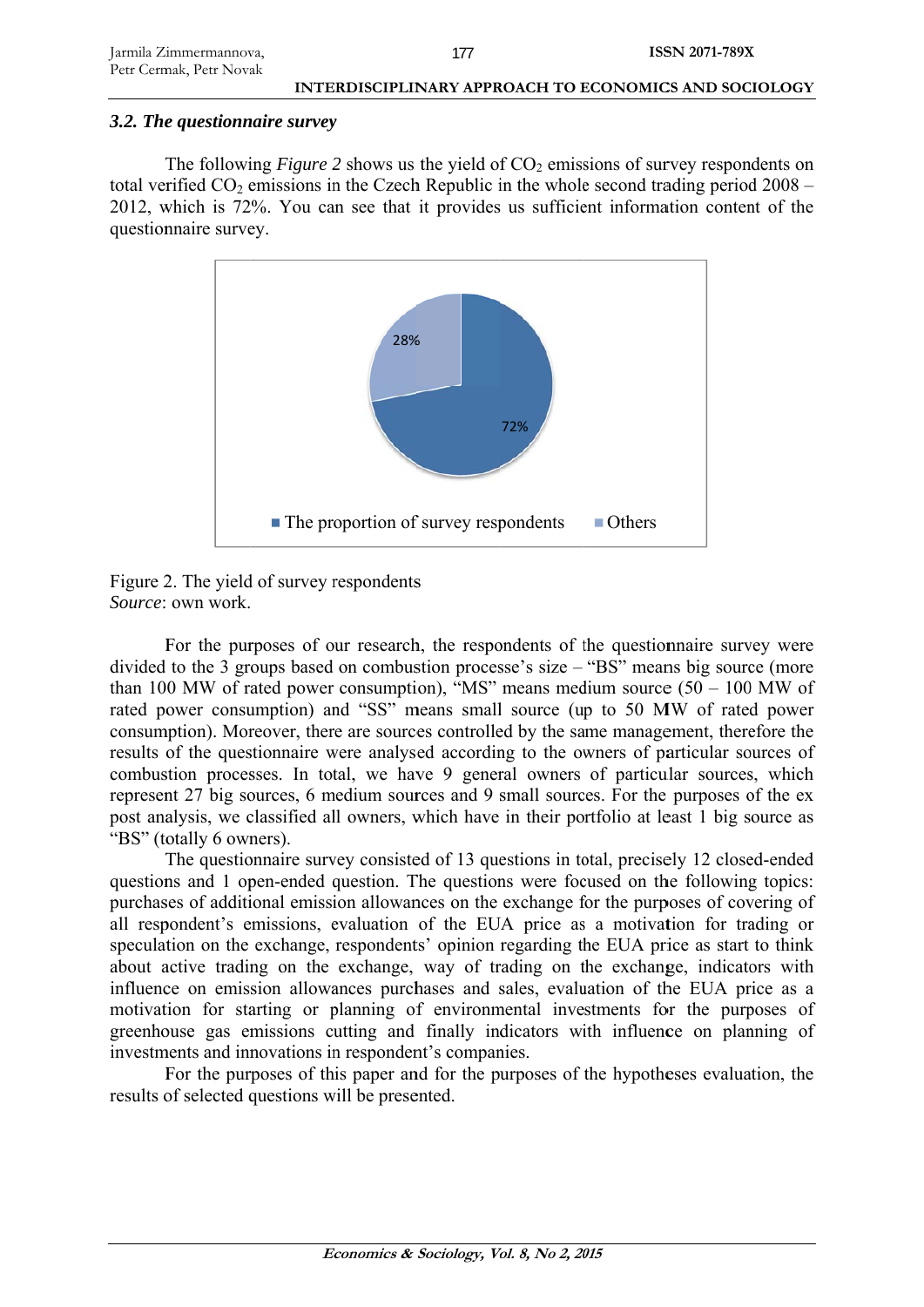### *3.3. The fuzzy rule-based system*

For the purposes of the electricity and heat producer's behavior and decision making analysis, fuzzy rule-based system (more details in Pokorný, 2015) was used, precisely Mamdani type of rules (Čermák and Pokorný, 2001). The Mamdani fuzzy rule-based system is defined as

IF (x1 is A1,1) AND . . . (x is An,1) THEN (y1 is C1) IF (x1 is A1,1) AND . . . (x is An,1) THEN (y2 is C2) (1) ... IF (x1 is A1,r) AND . . . (x is An,r) THEN (yr is Cr).

We created set of Mamdani rules for the producers within the sector of combustion processes. General rules are based on purchases or sales of the EUAs on the market. Based on Mamdani fuzzy rule-based system, we created 162 rules for the electricity and heat producer in the Czech Republic. We used the economic indicators, which can influence the behavior of the typical producers. The following economic indicators were selected on the basis of the questionnaire survey results – respondents indicated that these indicators influence their decision-making:

- 1. The EUA price trend development.
- 2. The producer situation the current amount of available EUAs and the current  $CO<sub>2</sub>$ emissions.
- 3. The environmental policy development in the CR and the EU.
- 4. GDP development.

There can be 3 results of behavior of the producer, precisely the following:

- 1. no action the producer has no requirements on the market;
- 2. standard sale or standard purchase the producer will calculate his own profit, he can trade on the market;
- 3. big sale or big purchase the situation is really outstanding for the trading on the market – the producer will surely buy or sell the EUAs on the market.

The example of one Mamdani rule is the following: "IF the EUA price trend development is decrease AND the producer has EUAs for all of his  $CO<sub>2</sub>$  emissions AND environmental policy has been tightened AND GDP development is increase THEN behavior on the market is standard purchase".

Based on defined 162 rules, the behavior of companies in the Czech Republic was generalized. We also identified and specified the "price" rules for the electricity and heat producers in the Czech Republic, also based on results of the questionnaire survey.

## **4. Results**

## *4.1. The behaviour of companies*

Based on the questionnaire survey results, we can say, that all respondents within the group "big sources" in the Czech Republic had to buy additional emission allowances in year 2013. Regarding small and medium sources, the answers were not the same, it depended mainly on actual covering of the emissions by the EUAs and on both policy and strategy of the management of particular companies.

Regarding the EUA price as a motivation for the trading on the exchange, 2 respondents within the group "big sources" evaluated the EUA price as motivating, 2 respondents within the group "big sources" and 1 respondent within the group "small and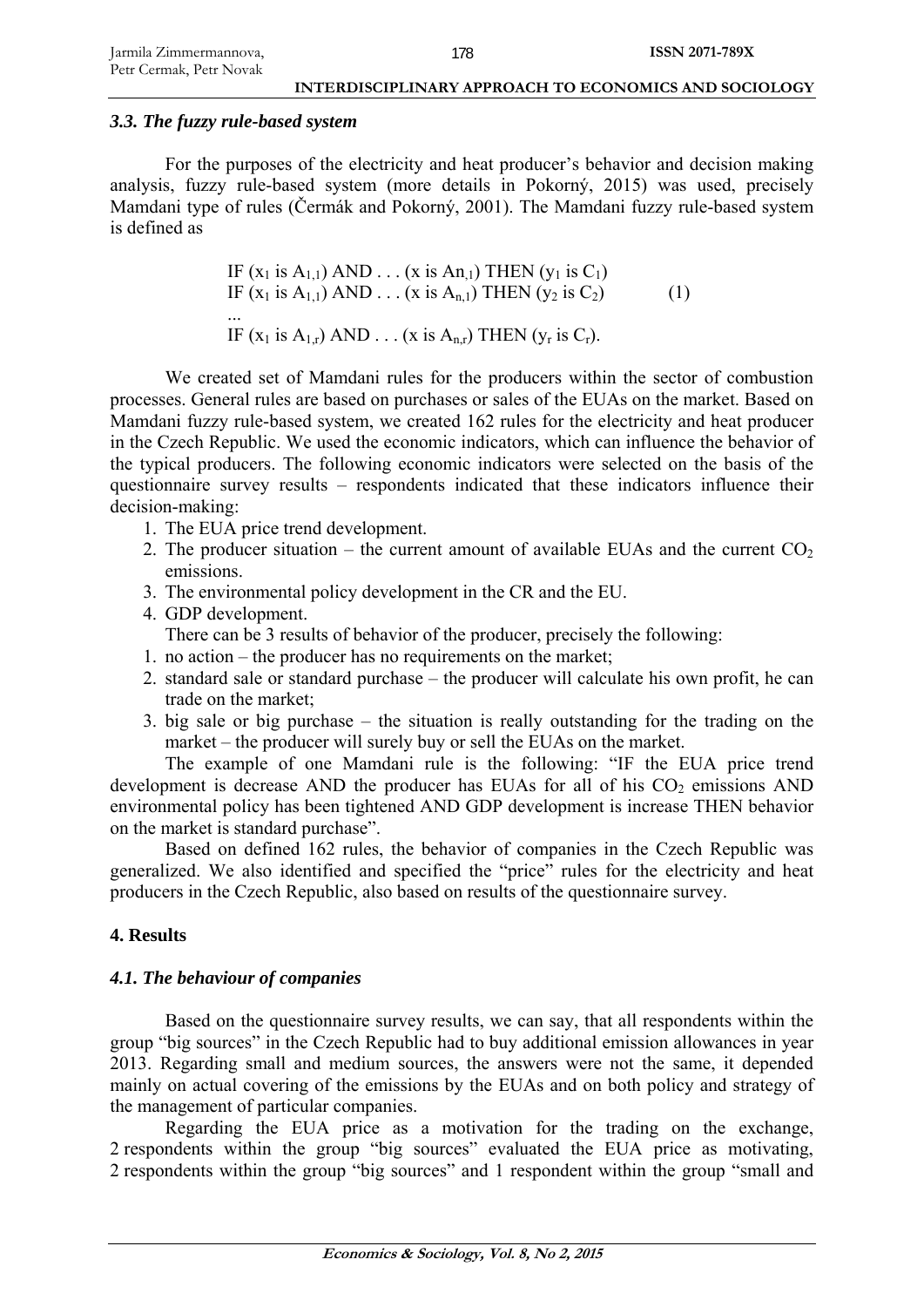# <sup>179</sup>
ISSN 2071-789X<br>
INTERDISCIPLINARY APPROACH TO ECONOMICS AND SOCIOLOGY

medium sources" evaluated the EUA price as rather motivating. On the other hand, 2 respondents within the group "big sources" and 2 respondents within the group "small and medium sources" evaluated the EUA price as demotivating.

A more detailed analysis shows us that the EUA price was evaluated as motivating and rather motivating by the companies, which really bought the EUAs on the exchange in year 2013. Therefore we can say that low EUA price represented for the companies motivation for the purchases on the exchange. There should be also highlighted that there was only one company in the Czech Republic, which was regularly buying the EUAs on the exchange for the purposes of speculations and which was actively trading on the exchange in year 2013. The others were buying the EUAs only for the purposes of covering of all of their  $CO<sub>2</sub>$ emissio ns.

*Figure 3* shows us the levels of the EUA price, which were indicated by the respondents of the questionnaire survey as a motivation price for trading the EUAs on the exchange. The respondents particularly indicated, which price in year 2013 was motivating for purchases and which price was motivating for sales.



Figure 3. Purchase and sale motivation price of the EUAs in Y2013 *Source*: own work, based on the questionnaire survey. "BS" means "big sources", "SS + MS" means, small and medium sources", "% of combustion processes" means % from all obtained answers to this question.

The most of the respondents within the combustion processes (100  $\%$  of big sources, 50% of small and medium sources) indicated that the EUA price within the interval  $0 -$ 5,99 EUR/EUA represented for them a motivation for the EUA purchases on the exchange in year 2013. On the other hand, the respondents indicated that permits would sell and speculate on the exchange only if their price was higher than 11 EUR/EUA (100% of small and medium sources), in case of big sources 26 EUR/EUA and more (33% of respondents).

Regarding all "motivating price" questions, nearly half of all respondents explicitly indicated that both policies and strategies of their companies did not allow them to sell or actively trade the EUAs on the exchange, they could only buy the EUAs to cover all of their  $CO<sub>2</sub>$  emissions. Moreover, they were not allowed to speculate with the EUAs on the exchange, the rules set by their management did not allow them such behaviour. However, the answers on "motivating price" questions were obtained only from 50% of all questionnaire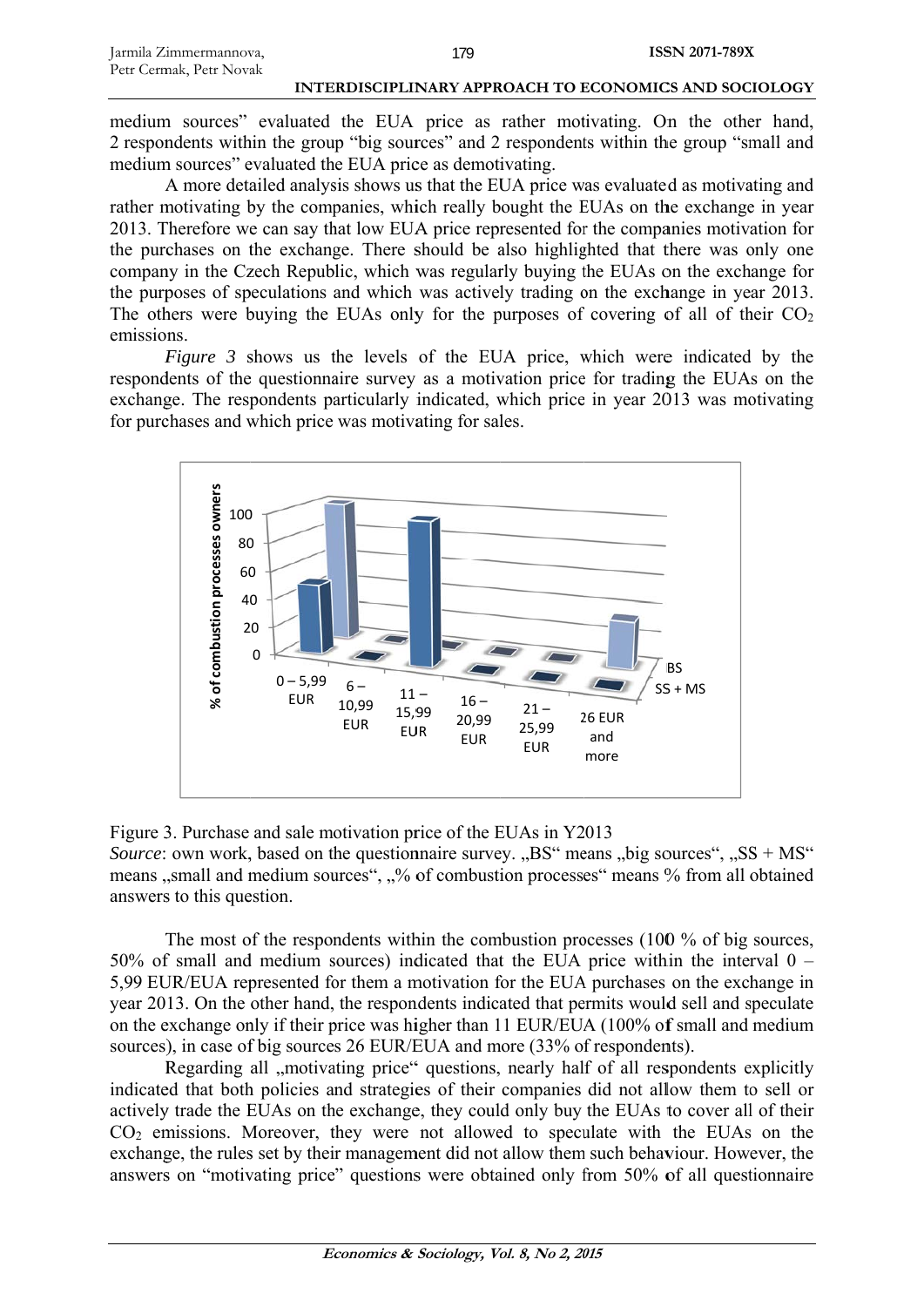survey respondents, since the others were not allowed to answer to these kinds of questions by their top management.

Based on these findings, we can identified the "price" rules for the combustion processes in the Czech Republic, which can be expressed through Mamdani fuzzy rule-based system.

## *4.2. Set of Mamdani rules for the producer in the sector of combustion processes*

At first, we should start with general rules of behavior of the producer in the sector of combustion processes in the Czech Republic within the EU ETS system. General rules will be based on purchases or sales of the EUAs on the market.

Regarding 162 basic rules for the electricity and heat producer behaviour in total, the general overview of possibilities of the producer behaviour in the Czech Republic was created. The key categories are based on different situations connected with the available amount of the EUAs and CO<sub>2</sub> emissions in particular year. The following *Table 1* summarizes the possibilities of behavior of the producer in particular situations.

Table 1. Overview of possibilities of the electricity and heat producer's behavior in CR

| The producer has no EUAs to cover his $CO2$ emissions                                                                                                                                                                                                                                    |                                                                                                                                                                                                                                                                                                                                                                                             |  |  |  |  |
|------------------------------------------------------------------------------------------------------------------------------------------------------------------------------------------------------------------------------------------------------------------------------------------|---------------------------------------------------------------------------------------------------------------------------------------------------------------------------------------------------------------------------------------------------------------------------------------------------------------------------------------------------------------------------------------------|--|--|--|--|
| Purchase                                                                                                                                                                                                                                                                                 | Sale                                                                                                                                                                                                                                                                                                                                                                                        |  |  |  |  |
| Mainly big and standard purchase.                                                                                                                                                                                                                                                        | No action                                                                                                                                                                                                                                                                                                                                                                                   |  |  |  |  |
| The producer has EUAs to cover his $CO2$ emissions only partially                                                                                                                                                                                                                        |                                                                                                                                                                                                                                                                                                                                                                                             |  |  |  |  |
| Purchase                                                                                                                                                                                                                                                                                 | Sale                                                                                                                                                                                                                                                                                                                                                                                        |  |  |  |  |
| Mainly standard purchase<br>Big purchase can be in the following situations<br>(one or more of them simultaneously):<br>EUA price trend development is decrease<br>Environmental policy has been tightened<br>GDP development is increase                                                | No action                                                                                                                                                                                                                                                                                                                                                                                   |  |  |  |  |
|                                                                                                                                                                                                                                                                                          | The producer has EUAs to cover all of his $CO2$ emissions                                                                                                                                                                                                                                                                                                                                   |  |  |  |  |
| Purchase                                                                                                                                                                                                                                                                                 | Sale                                                                                                                                                                                                                                                                                                                                                                                        |  |  |  |  |
| Mainly no action<br>Standard purchase can be in the following<br>situations (one or more of them simultaneously):<br>EUA price trend development is stagnation or<br>decrease;<br>Environmental policy has been tightened or<br>unchanged;<br>GDP development is stagnation or increase. | Mainly no action<br>Standard sale can be in the following situations<br>(one or more of them simultaneously):<br>EUA price trend development is stagnation<br>or increase;<br>Environmental policy is more polluter-<br>$\qquad \qquad \blacksquare$<br>friendly or unchanged;<br>GDP development is stagnation or decrease;<br>Management of company supports trading<br>and speculations. |  |  |  |  |

*Source*: own work, based on consultations and the questionnaire survey.

Generally, the possibility of "sale" can be used only when the producer has enough EUAs to cover all of his emissions. Based on the questionnaire survey results, we can say, that in year 2013, there was only one producer in the sector of combustion processes in the Czech Republic, who was regular seller on the exchange. Almost all of the electricity and heat producers were only the EUAs buyers.

Based on the questionnaire survey results, we can also identify the "price" rules for the combustion processes in the Czech Republic, which can be expressed through Mamdani fuzzy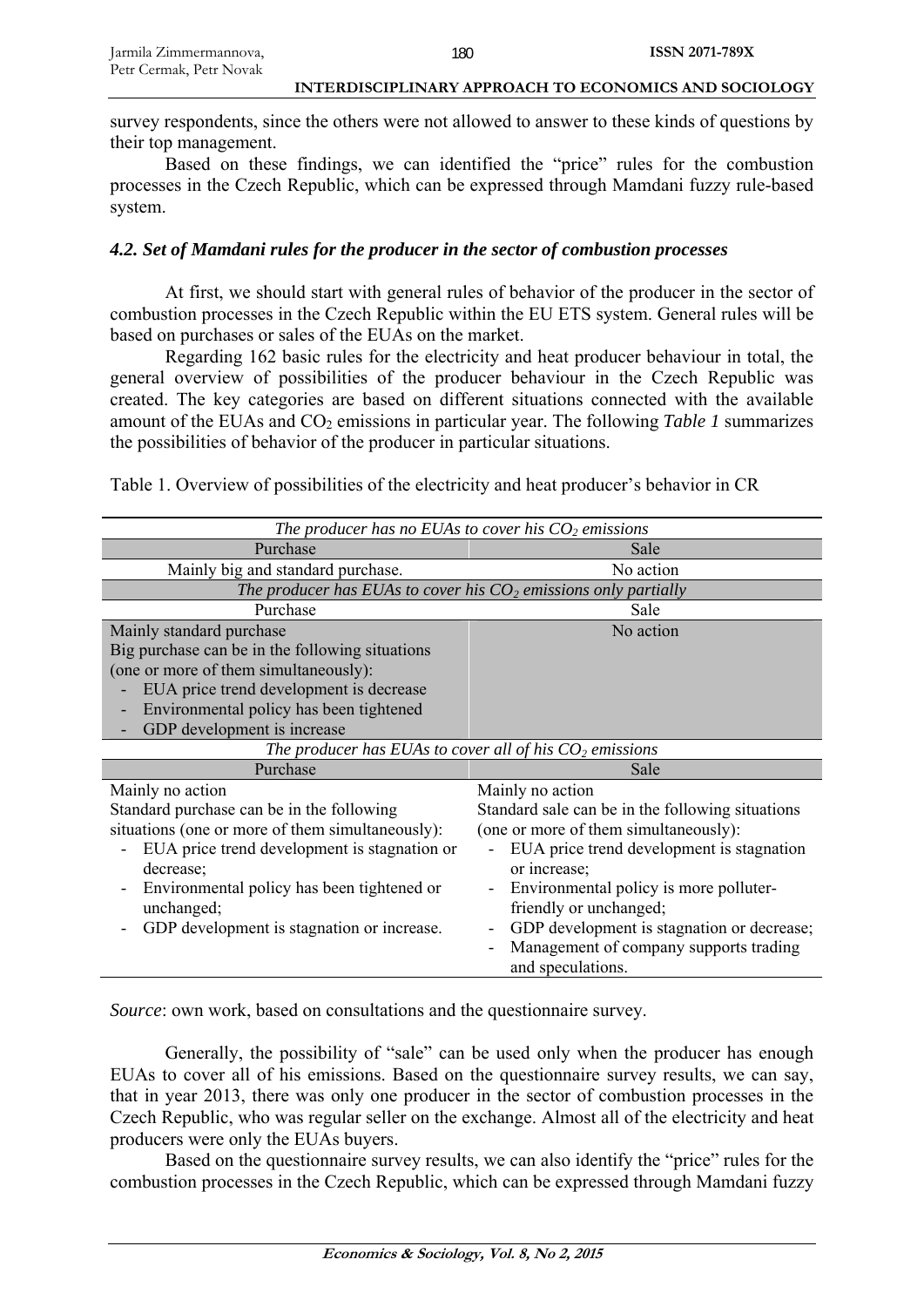rule-based system. The producers considered the price 0-5,99 EUR per EUA as the most suitable for their purchases. On the other hand, they would sale the EUAs only when the market price would be 11 EUR and more per EUA, moreover only when the policies and strategies of their companies would allow them to do it. So, the general "price" rules can be defined as the following Mamdani rules:

IF the EUA price is SMALL AND environmental taxes are almost constant AND the strategy of the company is rather trading friendly THEN the producer buys the EUAs only to cover his  $CO<sub>2</sub>$  emissions;

IF the EUA price is MIDDLE AND environmental taxes are almost constant AND the strategy of the company is rather trading friendly THEN the producer buys the EUAs to cover his  $CO<sub>2</sub>$  emissions, but starts to think about trading with the EUAs on the exchange;

IF the EUA price is HIGH AND environmental taxes are almost constant AND the strategy of the company is rather trading friendly THEN the producer buys the EUAs to cover his  $CO<sub>2</sub>$  emissions, but starts to make his own predictions and calculations of the EUAs;

IF the EUA price is HIGHER AND environmental taxes are almost constant AND the strategy of the company is rather trading friendly THEN the producer buys the EUAs to cover his  $CO<sub>2</sub>$  emissions, but starts to trade with the EUAs on the exchange;

IF the EUA price is THE HIGHEST AND environmental taxes are almost constant AND the strategy of the company is rather trading friendly THEN the producer buys the EUAs to cover his  $CO<sub>2</sub>$  emissions and trades with the EUAs on the exchange.

The results of the questionnaire survey showed us the approximate values of SMALL, MIDDLE, HIGH, HIGHER and THE HIGHEST and it served us as an input to the *Table* 3. Regarding an explanation of these general price rules, SMALL represents approximately  $0 - 6$ EUR/t  $CO<sub>2</sub>$ , MIDDLE represents approximately 6 – 8 EUR/t  $CO<sub>2</sub>$ , HIGH represents approximately 7 – 9 EUR/t CO<sub>2</sub>, HIGHER represents approximately 8 – 10 EUR/t CO<sub>2</sub> and THE HIGHEST represents more than 10 EUR/t CO<sub>2</sub>. The following *Figure 4* shows us the behavior of Czech producer in the sector of combustion processes in year 2013 in graphical expression. Since the *Figure 4* is based on fuzzy rules, the frontiers between particular EUA prices are not sharp, but blurred.



Figure 4. Shapes of Membership Functions for Given Input Variable Price *Source*: own work.

Focusing on the EUA market price development, the following *Figure 5* shows us the development of the EUA auction price in year 2013. The red line represents the level 6 EUR/EUA, when the producers start to think about more active trading with the EUAs on the exchange (not only purchases for the purposes of covering all  $CO<sub>2</sub>$  emissions). The red line 6 EUR/EUA represents also the middle level in the previous *Figure 4*.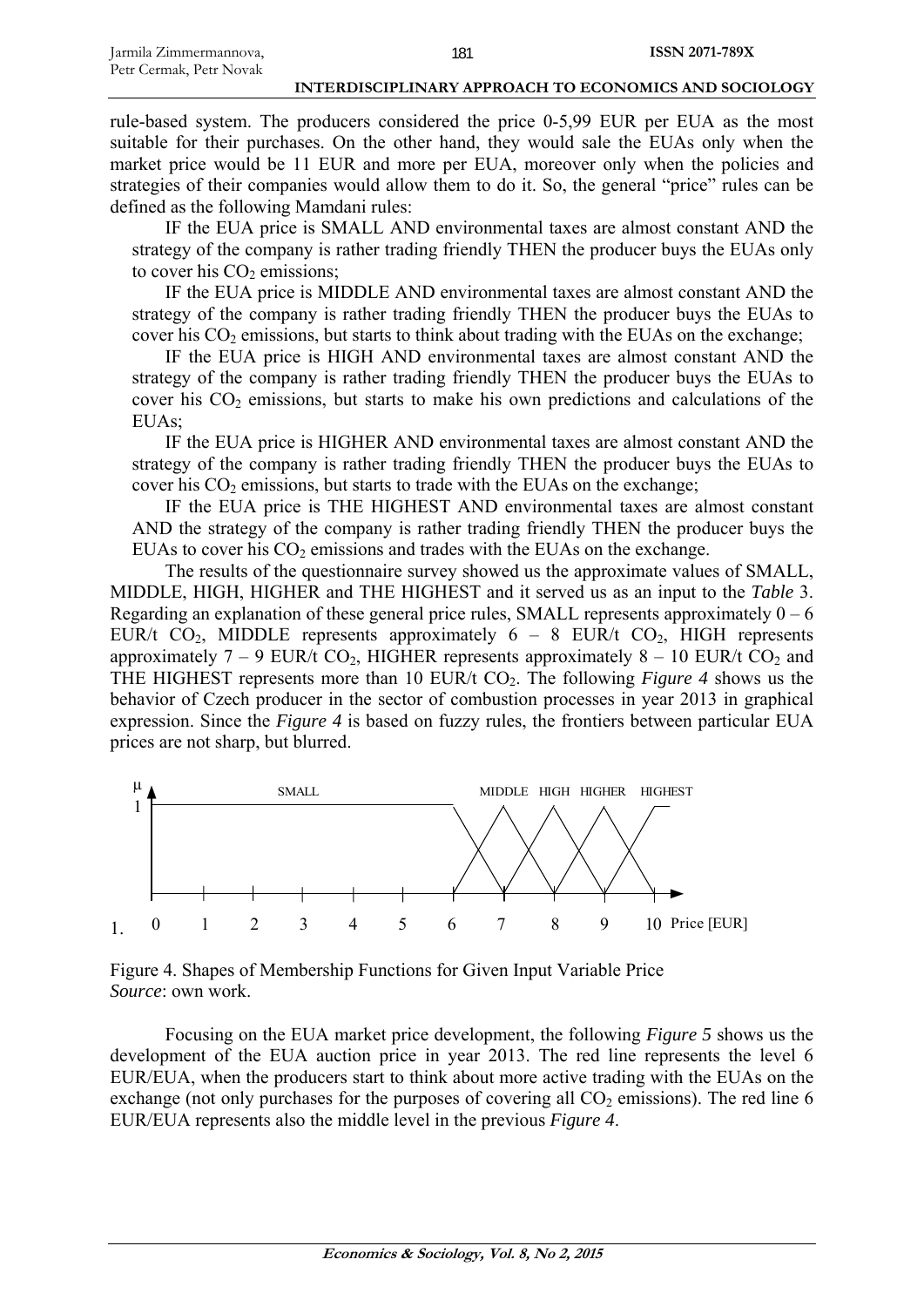

Figure 5. The EUA Auction Price in Y2013 *Source*: EEX, 2015; own work.

We can see, that the EUA auction price in year 2013 fluctuated in the interval 6,18 EUR/EUA (7.1.2013) and 2,75 EUR/EUA (18.4.2013), where only 2 auction days represent the auction price higher than 6 EUR/EUA. Comparing *Figure* 5 with *Figure* 4, it is obvious, that the electricity and heat producers in the Czech Republic evaluated the EUA price as small in year 2013 and therefore participated on the market only in the role of the buyers – usually bought the EUAs only to cover all of their  $CO<sub>2</sub>$  emissions.

#### *4.3. Comparison of characteristics of the EUAs and environmental taxes*

For the purposes of the comparison of the EU ETS and environmental taxation in year 2013 in the Czech Republic, we selected the following characteristics: emission's price in Y2013, behaviour of the companies on the market, budgetary determination of revenues, regulated emissions and the primary price impact.

We can compare the average EUA auction price in year 2013 with air protection fees' rates (imposed on  $SO_2$ , NOx, VOC and PM emissions) and  $CO_2$  tax proposal (revision of 2003/96/EC Directive). The following *Figure 6* shows us the comparison of all tax rates, charges and emissions' prices in year 2013. However, the energy taxes are missing, since their tax rates are not directly imposed on pollution.



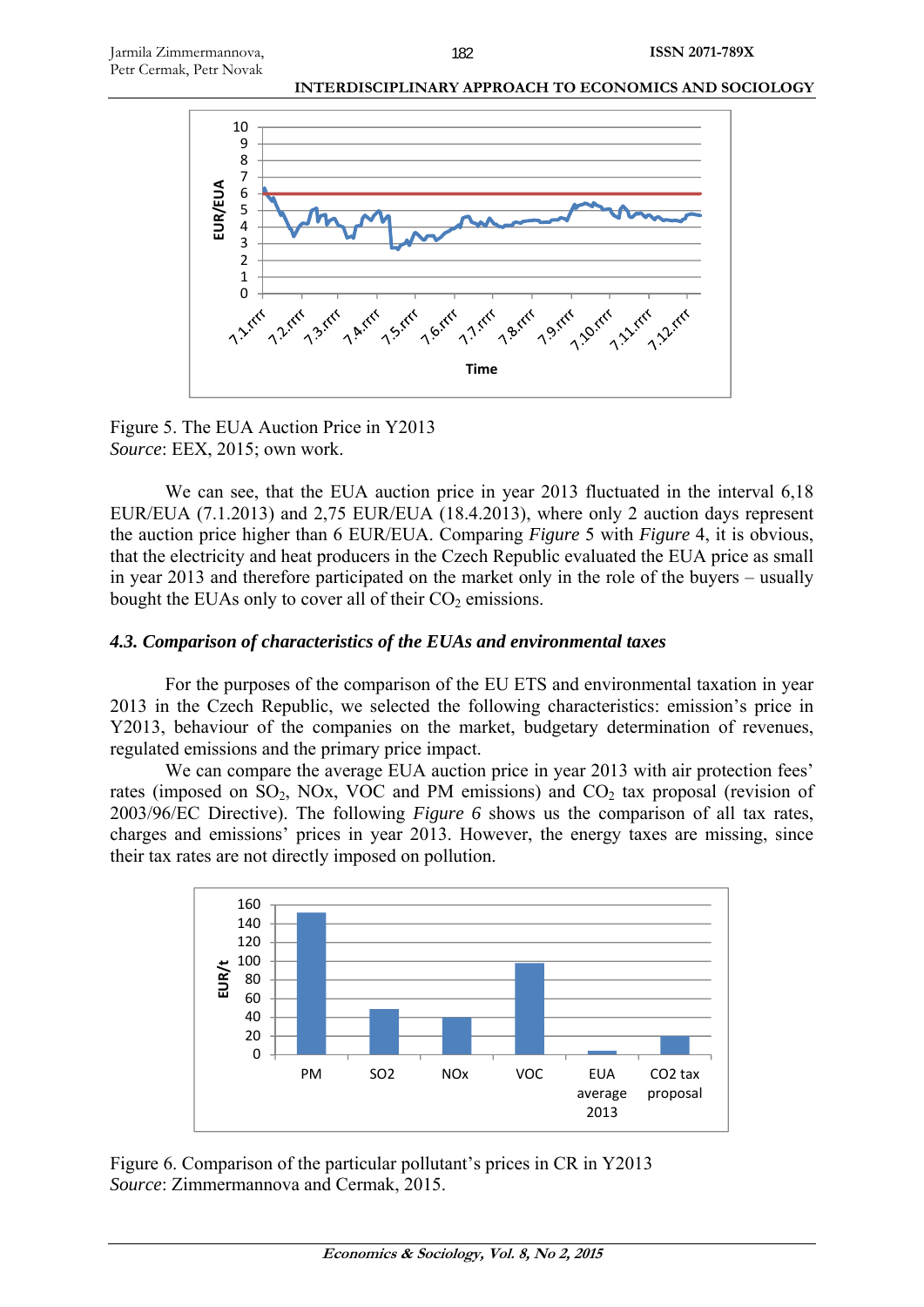| Jarmila Zimmermannova,  | 183 | <b>ISSN 2071-789X</b> |
|-------------------------|-----|-----------------------|
| Petr Cermak, Petr Novak |     |                       |

You can see, that the average EUA auction price in year 2013 (4,4 EUR per ton of  $CO<sub>2</sub>$ ) is much more lower than all of the fees imposed on other pollutants in air protection area in the Czech Republic, relative to the tonne of particular pollutant; moreover it is lower than  $CO<sub>2</sub>$  tax proposed in revision of Directive 2003/96/EC (20 EUR per ton of  $CO<sub>2</sub>$ ). However, we should focus also on revenues obtained from the EUA auctions, air protection fees and general energy taxation, based on current Directive 2003/96/EC. The following *Figure* 7 shows the comparison of all revenues from environmental taxes and charges in the Czech Republic in year 2013. Focusing on total revenues obtained from the EUA auctions, air protection fees and general environmental taxation, based on current 2003/96/EC directive, we obtained rather interesting results.



Figure 7. Environmental taxes and EUA auction's revenues in CR in Y2013 *Source*: Zimmermannova and Cermak, 2015.

It is obvious, that contrary to the lowest "emission price", the revenues from the EUA auctions in year 2013 were higher than revenues obtained from all of the air protection fees; furthermore it exceeded revenues obtained from particular energy taxes – natural gas tax, solid fuel tax and electricity tax. We can say that the auctioned EUAs were important source of public budgets revenues in the Czech Republic in year 2013.

Focusing on budgetary determination of these revenues, the following *Table 2* shows us the distribution of 50% of total auctions revenues. The rest of the auction revenues come to the general state budget.

Table 2. Distribution of 50% of Total Auctions Revenues

| Period        |         | State Environmental Fund Ministry of Industry and Trade |
|---------------|---------|---------------------------------------------------------|
| 2013          | $100\%$ | $0\%$                                                   |
| $2014 - 2015$ | 65%     | 35%                                                     |
| $2016 - 2020$ | 60%     | 40%                                                     |

*Source*: Current legislation; own work.

You can see, that in year 2013, all additional revenues obtained from the auctions (the EUA auctions on behalf of the Czech Republic) were partially the income partially of the State Environmental Fund and partially of the general state budget. It is the same as in case of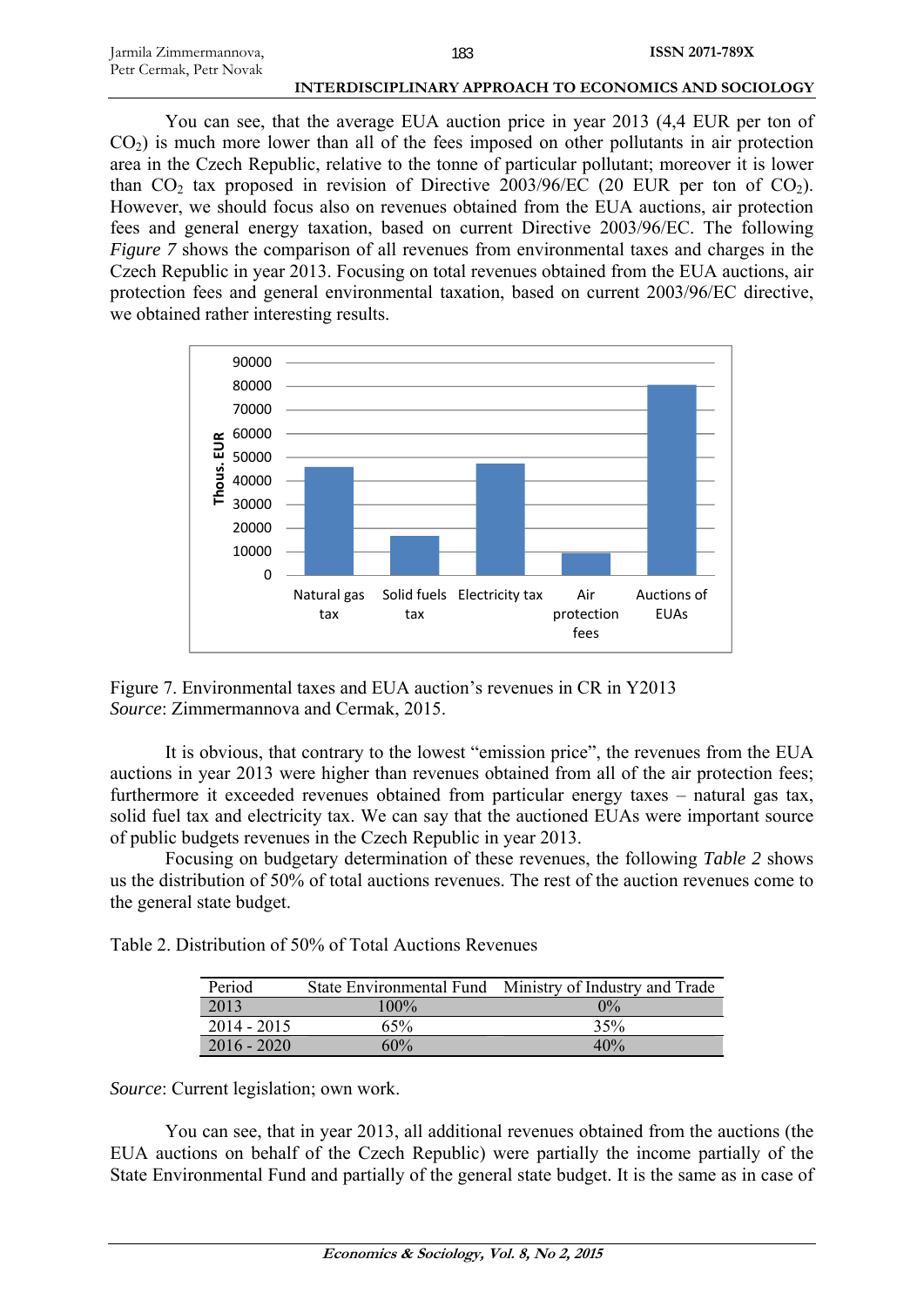environmental taxes and fees in the Czech Republic. In year 2014, there is another one receiver of the total auction revenues – Ministry of Industry and Trade of the Czech Republic.

The following *Table 3* summarizes particular characteristics of the EUAs, environmental taxes and emission fees in year 2013 in the Czech Republic and focuses on their comparison.

Table 3. The comparison of characteristics in year 2013

|                                                  | $EUA - \text{auctions}$                                                                  | Energy taxes                   | <b>Emission</b> fees                     |
|--------------------------------------------------|------------------------------------------------------------------------------------------|--------------------------------|------------------------------------------|
| Emission price, tax rate                         | Floating – based on market<br>development                                                | Fixed - based on<br>2003/96/EC | Fixed - based on<br>national legislation |
| Trading – auctions,<br>secondary market          | EUA price < 6 EUR almost<br>only purchase<br>EUA price $> 10$ EUR<br>possibility of sale | N <sub>o</sub>                 | No                                       |
| The key role of<br>companies                     | The EUA price payer                                                                      | Tax payer                      | Fee payer                                |
| <b>Budgetary</b><br>determination of<br>revenues | General state budget, State<br><b>Environmental Fund</b>                                 | General state<br>budget        | State Environmental<br>Fund              |
| Emissions                                        | $CO2$ and ekv.                                                                           | Mixture of<br>emissions        | $SO2$ , NO <sub>x</sub> , VOC, PM        |
| Payer                                            | Companies                                                                                | Companies,<br>households       | Companies                                |
| Primary incidence                                | Energy product's prices                                                                  | Energy product's<br>prices     | Energy product's<br>prices               |

*Source*: Current legislation; own work.

Since the rules of the EU ETS changed and the total amount of the EUAs for companies is no more entirely for free, the companies are more interested in the EU ETS and pay attention on their own predictions and calculations of the EUAs prices.

Regarding trading on the exchange, we can say, that the low EUAs price in year 2013 represented weak motivation for the electricity and heat producers in the Czech Republic to trade on the exchange. Generally, the companies were almost entirely buyers on the exchange, they were willing to sale the EUAs only if its price was higher than 10 EUR. Focusing on the other characteristics, it is obvious, that the EUAs and environmental taxes in the Czech Republic had similar characteristics in year 2013, precisely in the area of the role of companies (producers), budgetary determination of revenues and primary price impact.

However, focusing on addressing emissions, there was a difference, of course, since the Czech Republic had no direct carbon taxes in year 2013.

## **5. Discussion**

Based on the consultations and interview with the EU ETS expert from Association for the District Heating of the Czech Republic – Association of Entrepreneurs in the Field of Heat Supply and the results of the questionnaire survey, we can say that the emission allowances represent in the Czech Republic an important environmental policy instrument, which can influence strategies and investments of all companies involved in the EU ETS.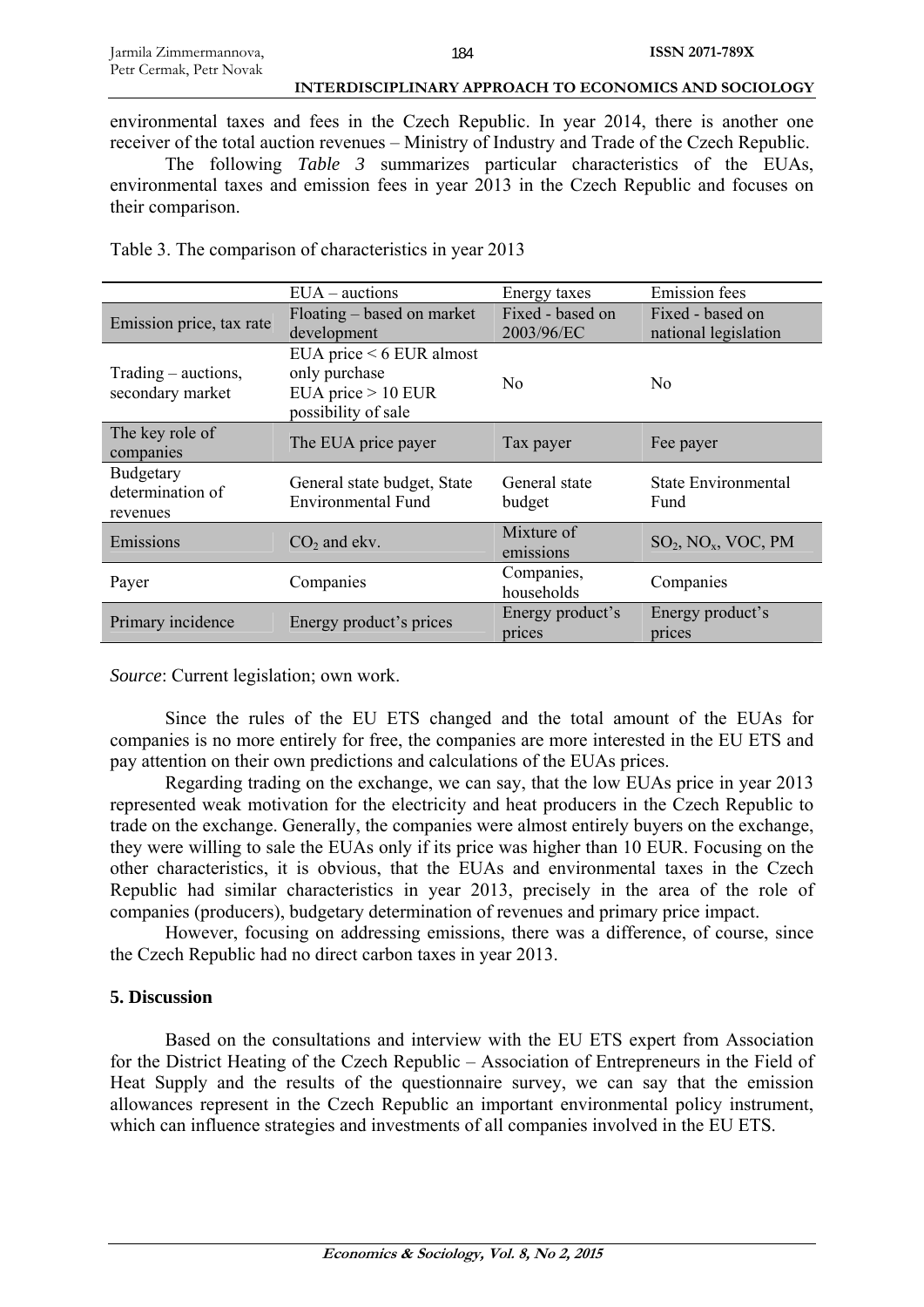Since the EU ETS changed, the companies are more interested in it and pay attention on their own predictions and calculations of the EUAs prices. They also calculate with the EUAs in their medium-term plans and investments decisions.

Focusing on our three hypotheses, we can conclude the following:

*H1) Since the EUA market price was low in year 2013, the Czech companies within the combustion processes group had no motivation to trade with the EUAs on the exchange.* 

Based on our ex-post analysis, we can partially confirm this hypothesis. Since the EUA auction price was higher than 6 EUR/EUA only in 2 auction days in 2013 (see *Figure 4*), the most of the Czech companies evaluated the EUA price as small and therefore was on the market only in the role of the buyer – usually bought the EUAs only to cover all of their  $CO<sub>2</sub>$  emissions. Based on the questionnaire survey, we can say that in year 2013 in the Czech Republic, there was only one producer within the combustion processes, which regularly traded on the exchange and sold the EUAs. Almost all of the electricity and heat producers were only the EUAs buyers.

*H2) The revenues obtained from emission allowance auctioning in year 2013 are negligible in comparison with the revenues obtained from the environmental taxes and fees in year 2013.* 

Based on our ex-post analysis, we can reject this hypothesis. Although the average  $CO<sub>2</sub>$  emission "price" in year 2013 (4,4 EUR per ton of  $CO<sub>2</sub>$ ) was lower than all of the fees imposed on other pollutants in air and climate protection area, the revenues from the EUA auctions in year 2013 were higher than all of the revenues obtained from all of the air protection fees and revenues obtained from general energy taxes – natural gas tax, solid fuel tax and electricity tax. We can say, that the auctioned EUAs are currently important source of public budgets revenues. Moreover, it is evident, that this kind of revenues will be more important depending on increasing share of total EUAs determined for auctions. It supports also Ekins and Speck conclusion (2011), that the decision to auction from 2013 the majority (and by 2027 100%) of the EU ETS emission allowances means that governments will have a new source of environment-related revenues.

*H3) Auctioned emission allowance had the similar characteristics as the environmental taxes and fees in the Czech Republic in year 2013.* 

Based on our ex-post analysis, we can partially confirm this hypothesis. It is obvious, that if the EUA market price was lower than 6 EUR per ton than it behaved almost entirely as a carbon tax or fee. The companies only "paid for  $CO<sub>2</sub>$  emissions", they did not use the EUA as a "commodity" for trading. Therefore the EUA behaved as an additional carbon tax or fee – in case that the company exceeded the level of emission limit represented by free emission allowances. Moreover, the budgetary determination of revenues obtained from auctions was in year 2013 the same as in case of environmental taxes and fees in the Czech Republic – General state budget and State Environmental Fund.

Besides the subject of particular economic instruments – particular emissions of  $CO<sub>2</sub>$ , NOx, SO2, VOC and PM, and consequently mix of emissions under the energy taxation, the significant difference between emission trading and environmental taxation in the Czech Republic in year 2013 can be visible in the "floating tax rate".

There should be also highlighted Goulder's idea: "I will include both a carbon tax and cap-and-trade system under the general label of "green tax", since the two environmental policies have the same features" (Goulder, 2013). Based on the above described ex post analysis, we can say that in the Czech Republic in year 2013, these two economic instruments of the environmental policies had similar features.

Based on Ekins and Speck research (2011), it has long been recognized that an auctioned environmental trading scheme has much in common with an environmental tax (Ekins and Speck, 2011, p. 354). Based on their research, it seems logical to include in the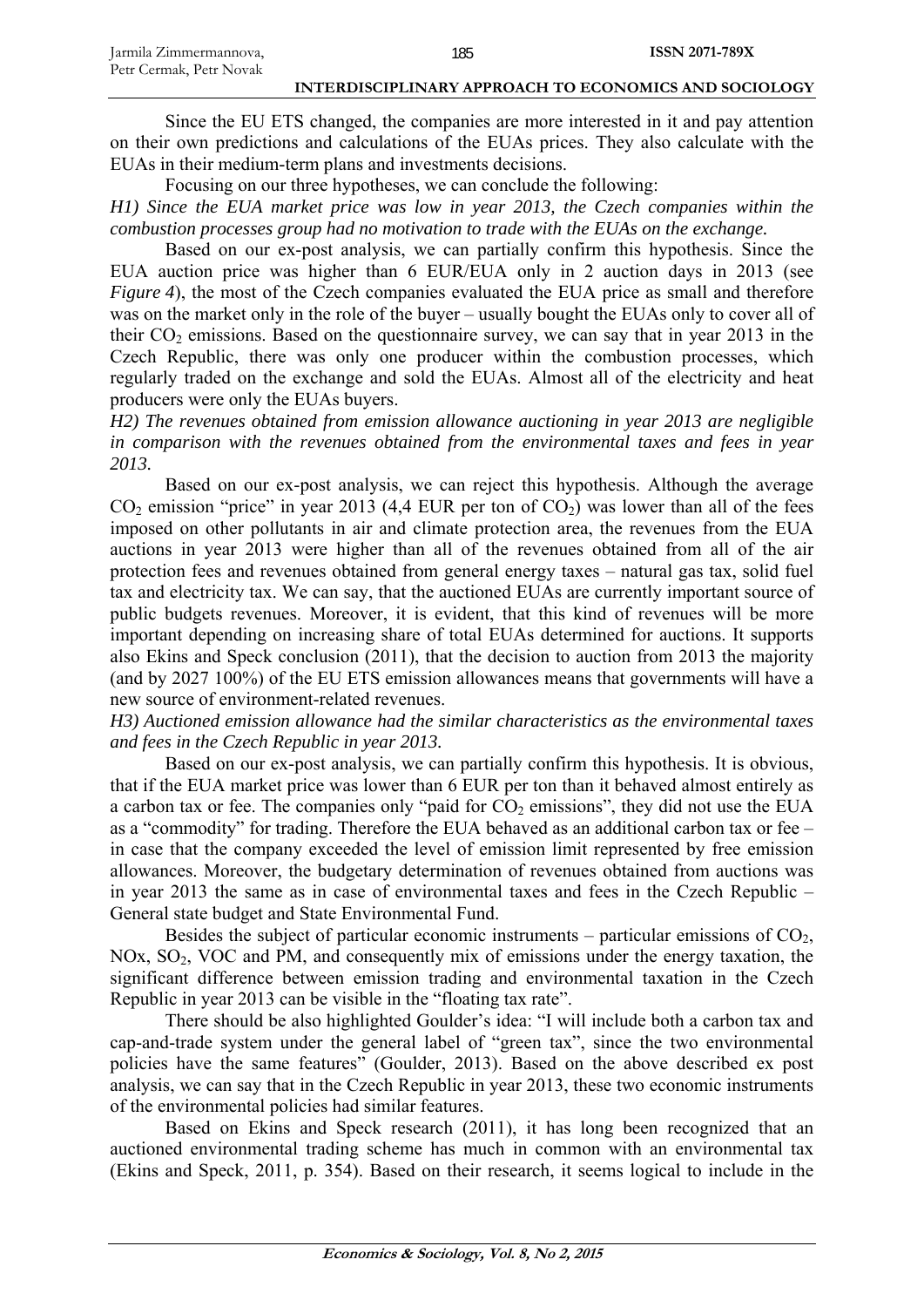definition of a possible environmental tax reform not only revenues generated from energy and environmental taxation, but also those resulting from the auctioning of the EU ETS emission allowances.

It is important, that the companies within the combustion processes group understood the EU ETS much more as an additional environmental tax or fee, so the EUAs can represent additional costs for them. It is necessary to realize changing economic situation and business conditions of particular companies. Companies are constantly under pressure of reducing costs and finding of cost reserves. This is result of global expansion and developing Information Society, which asks still new requirements. That has important impact to structure of performed activities and so to structure and development of different cost groups. That causes problems and difficulties with theirs appropriate and exact allocation in relation to performance of production (more in Popesko, 2013 or Novák and Popesko, 2014).

Moreover, small and medium sources of pollution represent also small and medium enterprises (SME), which are more sensitive to changes within external environment because of their size. In longer term period, discussion about SMEs problems is focused on issue of levies, quality of legal system and support of SMEs by government. For optimal functioning of the economic system, optimism of its participants is very important (Belas *et al*., 2014). Therefore the right and long term setting of the EU ETS rules is very important.

Naturally, the EU ETS is constantly developing and changing and the behaviour of particular companies in the Czech Republic can also change in the following years. The next development of the behaviour of particular stakeholders of the EU ETS in the Czech Republic will be the object of our future research, simultaneously with possible analyses and recommendations for particular policy makers.

## **Conclusions**

The results of this ex post analysis of the EU ETS show us, that the behaviour of the Czech companies is slightly different from policy makers' expectations. Focusing on the behaviour of particular companies within the EU ETS in year 2013 in more details, it is obvious, that the most of them evaluated the EUA price as small and therefore was on the market only in the role of the buyers – usually bought the EUAs only to cover all of their  $CO<sub>2</sub>$ emissions.

What is also important, the EUA price in year 2013 did not motivate the companies within the combustion processes sector to realize additional investments or technological adjustments for the purposes of  $CO<sub>2</sub>$  emissions cutting.

Regarding the public finance consequences, the auctioned EUAs were important source of public budgets revenues in the Czech Republic in year 2013. Moreover, it is evident, that this kind of revenues will be important mainly in next years, depending on increasing share of total EUAs determined for auctions within the EU ETS. We can say that the characteristics of  $CO<sub>2</sub>$  emission allowances and environmental taxation in the Czech Republic were more similar in year 2013 than in the previous trading periods.

The results of this ex post analysis can serve as an additional source of information for policy makers both in the Czech Republic and the EU; it can be valuable mainly for the purposes of the current economic instruments of the environmental, energy and climate policy adjustments.

## **Acknowledgments**

This research was supported by the grant No. P403/12/1811 provided by the Czech Science Foundation.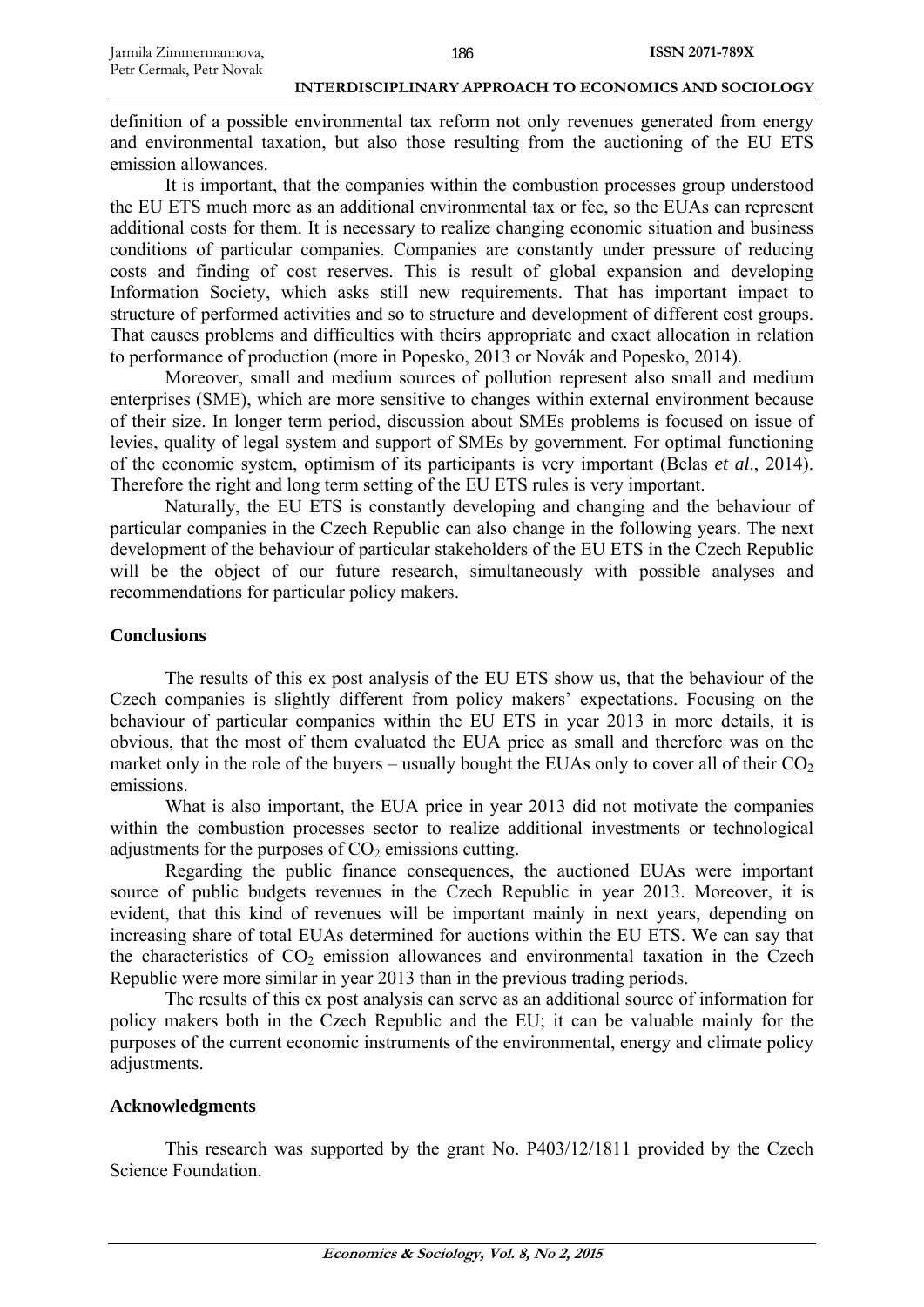## **References**

- Aatola, P., Ollikainen, M., Toppinen, A. (2013), Price determination in the EU ETS market: Theory and econometric analysis with market fundamentals, *Energy Economics*, 36, March 2013, pp. 380-395.
- Belás, J., Macháček, J., Bartoš, P., Hlawiczka, R., Hudáková, M. (2014), Business Risks and the Level of Entrepreneurial Optimism among SME in the Czech and Slovak Republic, *Journal of Competitiveness*, 6 (2), pp. 30-41, DOI: 10.7441/joc.2014.02.03.
- Benz, E., Trück, S. (2009), Modeling the Price Dynamics of CO2 Emission Allowances, *Energy Economics*, 31 (1), pp. 44-15.
- Bork, C. (2006), *Distributional Effects of the Ecological Tax Reform in Germany: an Evaluation with a Microsimulation Model*, in: Serret, Y., Johnstone, N. The Distributional Effects of Environmental Policy, 1 st edition, Cheltenham, UK: Edward Elgar, 2006, pp. 139-170. OECD. ISBN 978-1-84542-3.
- Cermak, P., Pokorny, M. (2001), *An Improvement of Non-Linear Neuro-Fuzzy Model Properties*, in: Neural Network World, ICS AV CR, Prague, CZ, 11 (5), 2001, pp. 503- 523.
- Cermak, P., Zimmermannova, J., Lavrincik, J., Pokorny, M., Martinu, J. (2015), The Broker Simulation Model in the Emission Allowances Trading Area, *International Journal of Energy Economics and Policy*, 2015, 5(1), pp. 80-95.
- Chernyavska, L., Gulli, F. (2008), Marginal  $CO<sub>2</sub>$  cost pass-through under imperfect competition in power markets, *Ecological Economics*, 68, December 2008, pp. 408-421.
- CHMI (2015), *Emissions of Greenhouse Gases*, [online]. [cit. 2015-07-14]. WWW: < http://portal.chmi.cz/files/portal/docs/uoco/isko/grafroc/13groc/gr13cz/tab/tabX3\_CZ.ht  $ml$   $>$ .
- Conrad, C., Rittler, D, Rotfuß, W. (2012), Modeling and explaining the dynamics of European Union Allowance prices at high-frequency, *Energy Economics*, 2012, 34, January 2012, pp. 316-326.
- EEX (2015), *EU Emission Allowances Prices and Trading Volumes*, [online]. [cit. 2015-07- 14]. WWW:

<https://www.eex.com/en/Market%20Data/Trading%20Data/Emission%20Rights>.

- Ekins, P. (2007), The Effects of ETR on Competitiveness: Modelling with E3ME, *COMETR WP 4 Policy Brief, Final COMETR Workshop*, 21.3.2007, Bruxelles.
- European Commission (2013), *The EU Emissions Trading System (EU ETS)*, European Union, October 2013. [online]. [cit. 2015-03-10]. WWW: http://ec.europa.eu/clima/publications/docs/factsheet\_ets\_en.pdf>.
- Falbo, P., Felletti, D., Stefani, S. (2013), Free EUAs and fuel switching, *Energy Economics*, 2013, 35, January 2013, pp. 14-21.
- Feng, Z. H., Wei, Y. M., Wang, K. (2012), Estimating risk for the carbon market via extreme value theory: An empirical analysis of the EU ETS, *Applied Energy*, 2014, 99, pp. 97- 108.
- García-Martos, C., Rodríguez, J., Sánchez, M. J. (2013), Modelling and Forecasting Fossil Fuels, CO2 and Electricity Prices and their Volatilities, *Applied Energy*, 101, January 2013, pp. 363-375.
- Goulder, L. H. (2013), Climate change policy's interactions with the tax system, *Energy Economics*, 2013, 40, pp. 3-11.
- Grainger, C. A., Kolstad, C. D. (2010), Who Pays a Price on Carbon? *Environmental and Resource Economics*, 46 (3), pp. 359-376.
- Lecuyer, O., Quirion, P. (2013), Can Uncertainty Justify Overlapping Policy Instruments to Mitigate Emissions? *Ecological Economics*, 93, September 2013, pp. 177-191.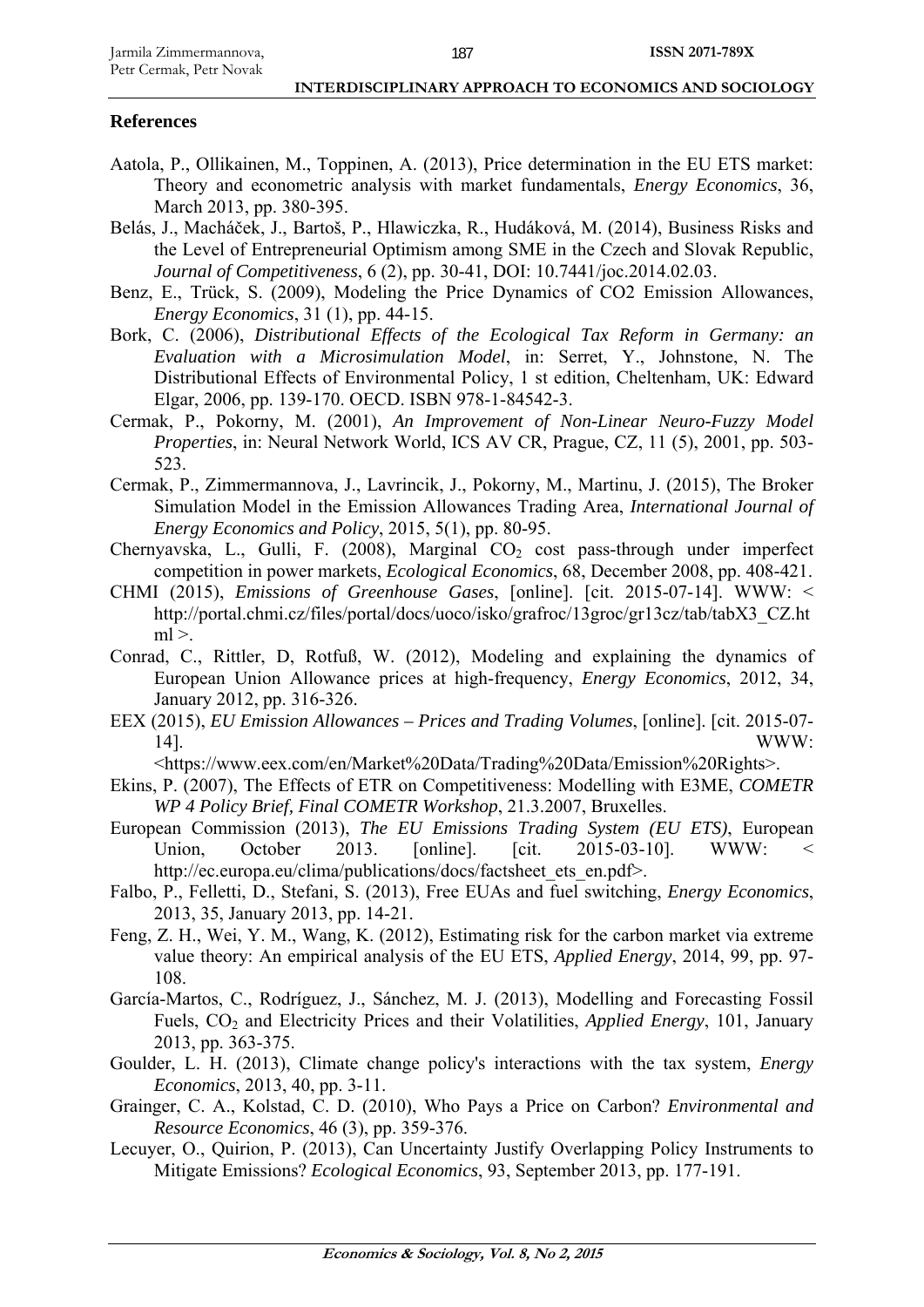- Li, M. W., Li, Y. P., Huang, G. H. (2011), An Interval-Fuzzy Two-Stage Stochastic Programming Model for Planning Carbon Dioxide Trading under Uncertainty, *Energy*, 2011, 36 (9), pp. 5677-5689.
- Lofgren, A., Wrake, M., Hagberg, T., Roth, S. (2014), Why the EU ETS needs reforming: an empirical analysis of the impact on company investments, *Climate Policy*, 2014, 14 (5), pp. 537-558.
- Lovell, H., Bebbington, J., Larrinaga, C., De Aguiar, T.R.S. (2013), Putting carbon markets into practice: a case study of financial accounting in Europe, *Environment and Planning C-Government and Policy*, 31(4), pp. 741-757.
- Lund, P. (2007), Impacts of EU carbon emission trade directive on energy-intensive industries – Indicative micro-economic analyses, *Ecological Economics*, 63, September 2007, pp. 799-806.
- Lutz, B. J., Pigorsch, U., Rotfuß, W. (2013), Nonlinearity in cap-and-trade systems: The EUA price and its fundamentals, *Energy Economics*, 40, November 2013, pp. 222-232.
- Mansur, E. T. (2013), Prices versus quantities: environmental regulation and imperfect competition, *Journal of Regulatory Economics*, 2013, 44 (1), pp. 80-102.
- Martin, R., Muuls, M., De Preux, L. B., Wagner, U. J. (2014), On the empirical content of carbon leakage criteria in the EU Emissions Trading Scheme, *Ecological Economics*, 2014, 105, pp. 78-88.
- Ministry of Finance of the Czech Republic (MoF) (2014), *Monitor*. [online]. [cit. 2014-09- 30]. WWW: <http://monitor.statnipokladna.cz/en/2013/>.
- Ministry of the Environment of the Czech Republic (MoE) (2014), *Internal material*, Department of Energy and Climate Protection.
- Nordhaus, W. D. (2005), Life after Kyoto: Alternative Approaches to Global Warming Policies, *National Bureau of Economic Research*. *Working paper* 11889.
- Nordhaus, W. D. (2011), The Architecture of Climate Economics: Designing a Global Agreement on Global Warming, *Bulletin of the Atomic Scientists*, 2011, 67 (1), pp. 9-18.
- Novák, P., Popesko, B. (2014), Cost Variability and Cost Behaviour in Manufacturing Enterprises, *Economics and Sociology*, 7 (4), pp. 89-103.
- Pavel, J., Vitek, L. (2012), Transaction costs of environmental taxation: the administrative burden, in: Milne, J. E., Andersen, M. S. (eds.) *Handbook of Research on Environmental Taxation*, Edward Elgar Pub, 2012, pp. 273-282. ISBN 978-1-84844- 997-8.
- Pawliczek, A., Piszczur, R. (2013), Effect of Management Systems ISO 9000 and ISO 14000 on Enterprises' Awareness of Sustainability Priorities, *E+M Economics and Management*, 2013, 16 (2), pp. 66-79.
- Pokorný, M. (2015), Complex Systems Modelling Using Extended Fuzzy Non-Linear Regression Analysis, *EMI (Economics Management Innovation)*, 7 (1), 2015, pp. 13-21.
- Popesko, B. (2013), Costing Methods Utilization in Czech Enterprises, *International Journal of Entrepreneurial Knowledge*, 2013, 1(1), pp. 38-45.
- Rentizelas, A. A., Tolis, A. I., Tatsiopoulos, I. P. (2012), Investment planning in electricity production under CO2 price uncertainty, *International Journal of Production Economics*, 140(2), pp. 622-629.
- Rogge, K. S., Schneider, M., Hoffmann, V. H. (2011), The innovation impact of the EU Emission Trading System – Findings of company case studies in the German power sector, *Ecological Economics*, 70, January 2011, pp. 513-523.
- Solilova, V., Nerudova, D. (2015), Evaluation of Greenhouse Gas Emissions and Related Aspects: Case of the Czech Republic, *Acta Universitatis Agriculturae et Silviculturae Mendelianae Brunensis*, 63(1), pp. 281-292.